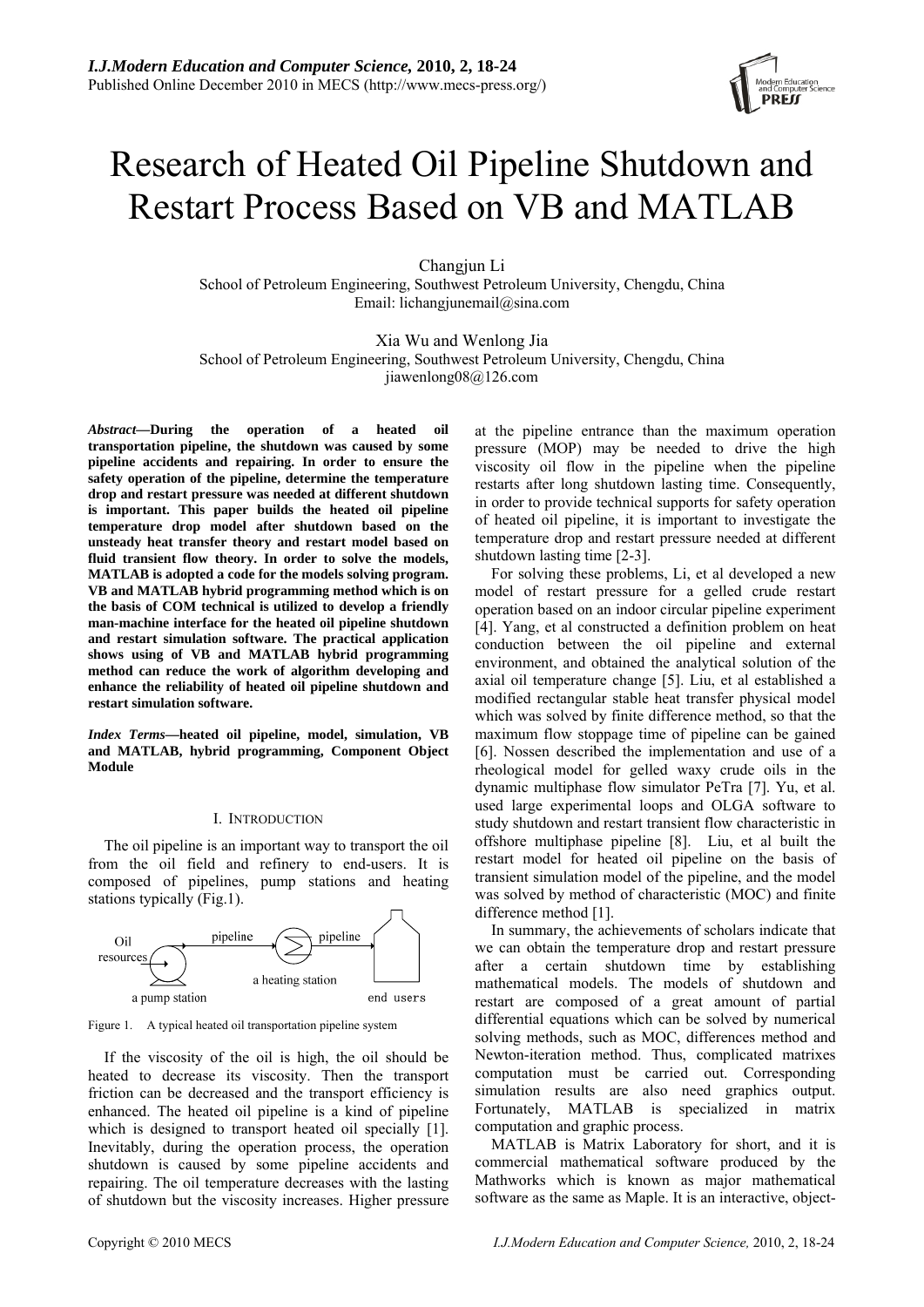oriented programming language. MATLAB is intended primarily for numerical computing. It allows matrix manipulations, plotting of functions and data, implementation of algorithms, and the creation of user interfaces. Although MATLAB has a powerful matrix and graphic processing functions, there are still some disadvantages. First, MATLAB language is an interpretive scripting language. Its program operating efficiency is low. Second, MATLAB program can only run on a MATLAB platform. Finally, the capability of accessing its hardware is relatively poor, and the user interface development is inconvenient. However, Visual Basic (VB) is the most popular application development environment in windows platform developed by Microsoft Corporation. The advantages of VB are programming quick and simple, good interface, convenient development of software interface, which covers the shortage of MATLAB [9]. Combination of the two programming software provides an effective way to develop more professional, flexible numerical simulation software [10-13].

On the basis of unsteady heat transfer model of the heated oil pipeline and transient flow theory, this paper builds the temperature drop model and restart model. Then, with using of VB and MATLAB hybrid programming technical, heated oil pipeline Shutdown and Restart Simulation Software (SRSS) is developed. The SRSS can provide technical supports for determining the safety shutdown time and the restart pressure needed after shutdown.

#### II. TEMPERATURE DROP MODEL AND RESTART MODEL

# *A. Temperature Drop Model After Shutdown*

For the temperature drop calculation of heated oil pipeline after shutdown, established the coordinate system as shown in Fig. 1 and select the oil, pipeline, insulating layer, semi-infinite soil and air environment as the objects of research. Ignore the soil heat transfer along the axis *Z* direction of the pipeline. The unsteady heat transfer model of the pipeline is presented in (1)-(3).



Figure 1. Geometric coordinate system of buried pipeline

Heat transfer equation of heated oil pipeline:

$$
\rho_s C_s \frac{\partial T_s}{\partial t} = \frac{\partial}{\partial x} \left( \lambda_s r \frac{\partial T_s}{\partial x} \right) + \frac{\partial}{\partial y} \left( \lambda_s \frac{\partial T_s}{\partial y} \right) \tag{1}
$$

Heat transfer equation of pipeline wall:

$$
\rho_n C_n \frac{\partial T_n}{\partial t} = \frac{1}{r} \frac{\partial}{\partial r} \left( \lambda_n r \frac{\partial T_n}{\partial r} \right) + \frac{1}{r^2} \frac{\partial}{\partial \theta} \left( \lambda_n \frac{\partial T_n}{\partial \theta} \right) (2)
$$

Heat transfer equation of soil:

$$
\rho_s C_s \frac{\partial T_s}{\partial t} = \frac{\partial}{\partial x} \left( \lambda_s r \frac{\partial T_s}{\partial x} \right) + \frac{\partial}{\partial y} \left( \lambda_s \frac{\partial T_s}{\partial y} \right) \tag{3}
$$

In order to form the definition problem of temperature drop model, the corresponding connecting conditions, initial conditions, and boundary conditions should be introduce into above equations.

Boundary conditions:

$$
\lim_{r \to 0} r \frac{\partial T}{\partial r} = 0
$$
\n(4)

$$
\left. \frac{\partial T_s}{\partial y} \right|_{y=0} = \frac{\alpha_w}{\lambda_s} (T_s - T_w) \tag{5}
$$

Connecting conditions:

$$
\lambda_0 \left. \frac{\partial T_0}{\partial r} \right|_{r=R_0^-} = \lambda_1 \left. \frac{\partial T_1}{\partial r} \right|_{r=R_0^+} = -\alpha \left( T - T_1 \right) \tag{6}
$$

$$
\lambda_n \left. \frac{\partial T_n}{\partial r} \right|_{r=R_n^-} = \lambda_{n+1} \left. \frac{\partial T_{n+1}}{\partial r} \right|_{r=R_n^+} \qquad n = 1, 2, \cdots, N-1 \, (7)
$$

$$
T_n\big|_{r=R_n^-} = T_{n+1}\big|_{r=R_n^+} \quad n = 1, 2, \cdots, N-1 \tag{8}
$$

$$
\lambda_N \left. \frac{\partial T_N}{\partial r} \right|_{r=R_N^-} = \lambda_s \left. \frac{\partial T_s}{\partial r} \right|_{r=R_N^+}
$$
 (9)

$$
T_N|_{r=R_N^-} = T_s|_{r=R_N^+}
$$
 (10)

Initial conditions:

$$
T\big|_{t=0} = f(r,\theta) \tag{11}
$$

$$
T_n\big|_{t=0} = f_n(r,\theta) \tag{12}
$$

$$
T_s\big|_{t=0} = f_s(x, y) \tag{13}
$$

Where,  $\rho$  is oil density, kg/m<sup>3</sup>;  $\rho_n$  is density of the n layer(pipeline wall, insulating layer, and ), kg/m<sup>3</sup>;  $\rho_n$  is the soil density, kg/m<sup>3</sup>; *c* is oil heat capacity, J/(kg. °C);  $C_n$ is the n layer heat capacity,  $J/(kg. °C)$ ;  $C_s$  is the soil capacity,  $J/(kg. \degree C)$ ;  $\lambda$  is oil thermal conductivity,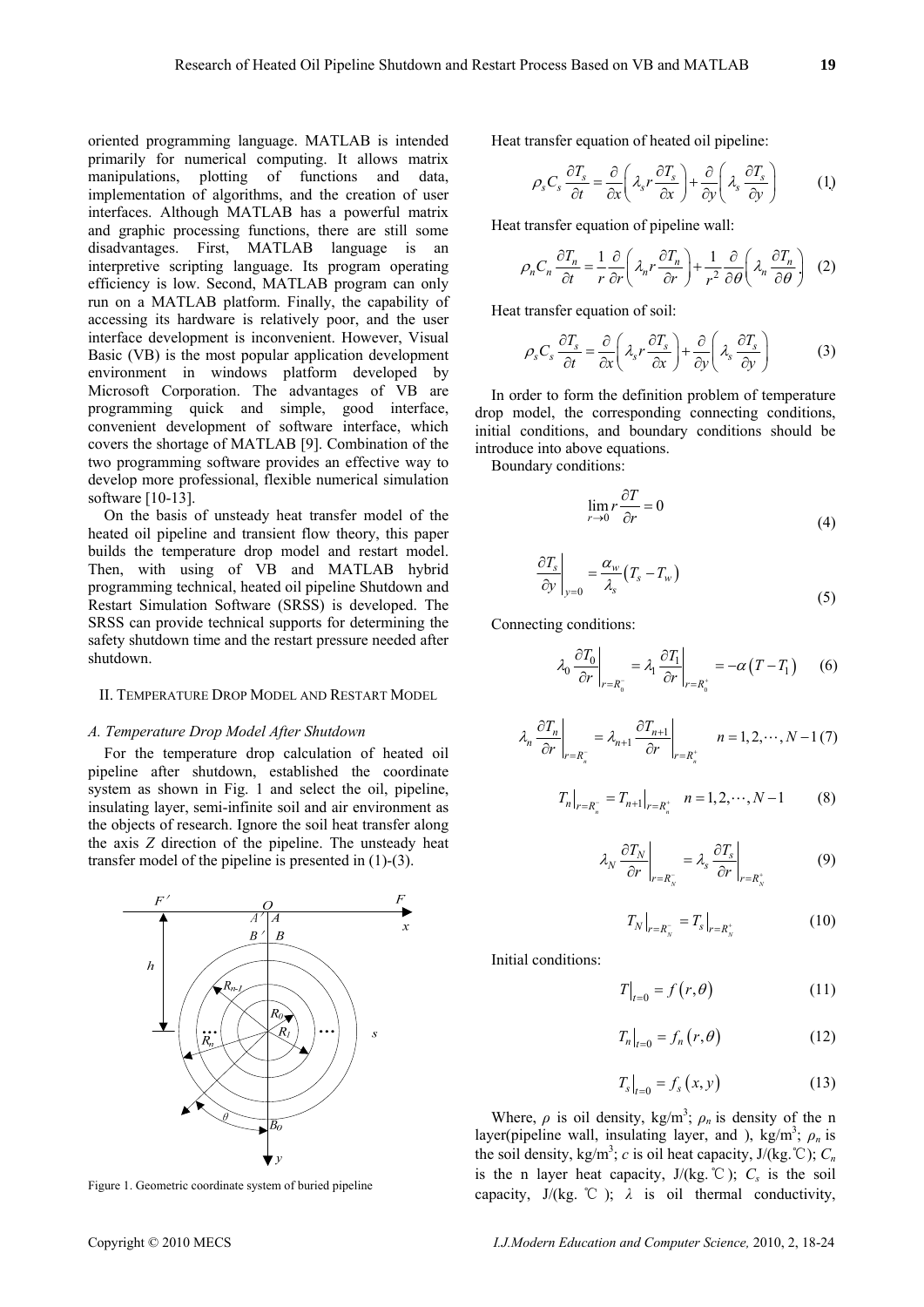W/(m.  $\mathcal{C}$ );  $\lambda_n$  is the *n* layer thermal conductivity, W/(m.  $\mathbb{C}$ ); *T* is oil temperature,  $\mathbb{C}$ ; *T<sub>n</sub>* is *n* layer temperature,  $\mathcal{C}$ ;  $T_s$  is soil temperature,  $\mathcal{C}$ ;  $T_w$  is surface temperature,  $\mathbb{C}$ ;  $\alpha$  is heat transfer coefficient from oil to pipeline internal wall, W/(m.°C);  $\alpha_w$  is heat transfer from soil to air, W/(m.  $\mathbb{C}$ ); $R_0$  is pipeline inside radius, m;  $R_n$  is outer diameter of n layer, m.

The definite problem is composed of  $(1)-(13)$ . Conformal transformation is used to transform the semiinfinite region into finite region and then difference method is adapted to analyze the oil temperature variation with time along the pipeline after shutdown [2].

# *B.Restart Model*

The restart of the pipeline is a transient flow process. According to the theory of fluid mechanics, the continuity equation, momentum equation and energy equation can be used to describe the relationship among the fluid pressure, temperature and flow in pipeline.

Continuity equation:

$$
\frac{\partial P}{\partial t} + V \frac{\partial P}{\partial x} + \rho a^2 \frac{\partial V}{\partial x} = 0
$$
 (14)

Momentum equation

$$
\frac{\partial V}{\partial t} + \frac{1}{\rho} \frac{\partial P}{\partial x} + V \frac{\partial V}{\partial x} = -g \sin \theta - \frac{\lambda}{2D} V |V|
$$
 (15)

Energy equation

$$
\frac{\partial T}{\partial t} + \frac{T}{\rho C} \left(\frac{\partial P}{\partial T}\right), \frac{\partial V}{\partial x} + V \frac{\partial T}{\partial x} - \frac{\lambda}{2DC} \frac{|V|^3}{2DC} - \frac{4K}{\rho DC} (T - T_0)
$$
\n(16)

Similar to temperature drop model, the corresponding connecting conditions, initial conditions, and boundary conditions should be introduced into (14)-(16).

Temperature conditions, namely, the temperature of heated oil implanted into pipeline should be equal to the pipeline entrance temperature under steady-state:

$$
(x = 0): T \big|_{x=0} = T_{i\star} \tag{17}
$$

Flow rate conditions, namely, the pipeline entrance (pump outlet) flow required by the thermal balance relationship and the task flow rate, is a variable value:

$$
Q = Q_{\rm rk} - Q_{\rm hl} \tag{18}
$$

Pressure condition, namely, the pressure head in pump outlet determined by characteristic equation of pump and the flow rate in pump system inlet.

$$
P|_{x=0} = AQ_{\rm rk}^2 + BQ_{\rm rk} + C \tag{19}
$$

Boundary conditions of the pipeline end. The requirement of the elevation at the end point of pipeline and the remaining pressure head is as follow:

$$
P\big|_{x=L} = H_L \tag{20}
$$

The initial conditions at the starting time. The distribution of temperature field during the initial moment can be described as follow

$$
T(x,t)|_{x=0} = f(x,0)
$$
 (21)

Where, *P* is pressure in pipeline, Pa;  $\theta$  is pipeline slope, rad; *t* is time, s; *V* is instantaneous velocity, m/s; *g* is gravitational acceleration,  $m/s^2$ ; *x* is pipeline position, m; *K* is overall heat transfer co-efficiency,  $W/(m^2 \cdot K)$ ; *f* is pipeline friction factor; *D* is external diameter, m. *Tin* is the heated oil temperature in pipelines' entrance, K; *A,B,C* is characteristic parameters in connection with centrifugal pump, dimensionless, obtained through curve fitting;  $H<sub>L</sub>$  is the sum of the elevation at the end point of pipeline and the remaining pressure head, m; *Q* is the starting flow rate in pipeline,  $m^3/s$ ;  $Q_{rk}$  is the flow rate in pump system inlet,  $m^3/s$ ;  $Q_{hl}$  is the flow back flow rate in pump outlet,  $m^3$ /s;  $f(x,0)$  is the initial temperature field of crude oil in pipeline, ℃.

Then the method of characteristic (MOC) and Newton-Raphson method are utilized to obtain the numerical solution of the model. The restart pressure can be gained according to the highest pressure [14]. It's notable that the properties of the oil are dependent on temperatures, thus the restart simulation must be on the basis of temperature calculation after shutdown.

Above all, the two models are transferred to non-linear equations which are solved by Newton-Raphson method. Consequently, large matrixes should be deal with in the computation process. As the powerful matrix manipulations of MATLAB, the iterative solving process can be realized conveniently by MATLAB.

# Ⅲ . VB AND MATLAB HYBRID PROGRAMMING BASED ON COM TECHNOLOGY

The powerful numerical calculation and graphics processing functions of MATLAB can be fully used by VB call MATLAB. The main methods that can be used to implement the VB and MATLAB hybrid programming are five ways: Dynamic Data Exchange (DDE), ActiveX Automation Server, Introduction of MatrixVB, Dynamic Link Library (DLL) and Component Object Module (COM) [15].

#### *A Dynamic data exchange(DDE)*

DDE is based on messages in Windows. A DDE server is a program to maintain the potential data for other Windows programs, which DDE clients get data from the server. DDE dialogue is initiated by client programs which send a message called WM-DDE-INITIATE to all the running Windows programs. This message notes the data class needed by client programs, and the DDE servers with these data will start to respond and go into a conversation. As a way of communication, DDE will not start MATLAB software. Therefore, MATLAB must be started before DDE runs, otherwise the program will not be able to run.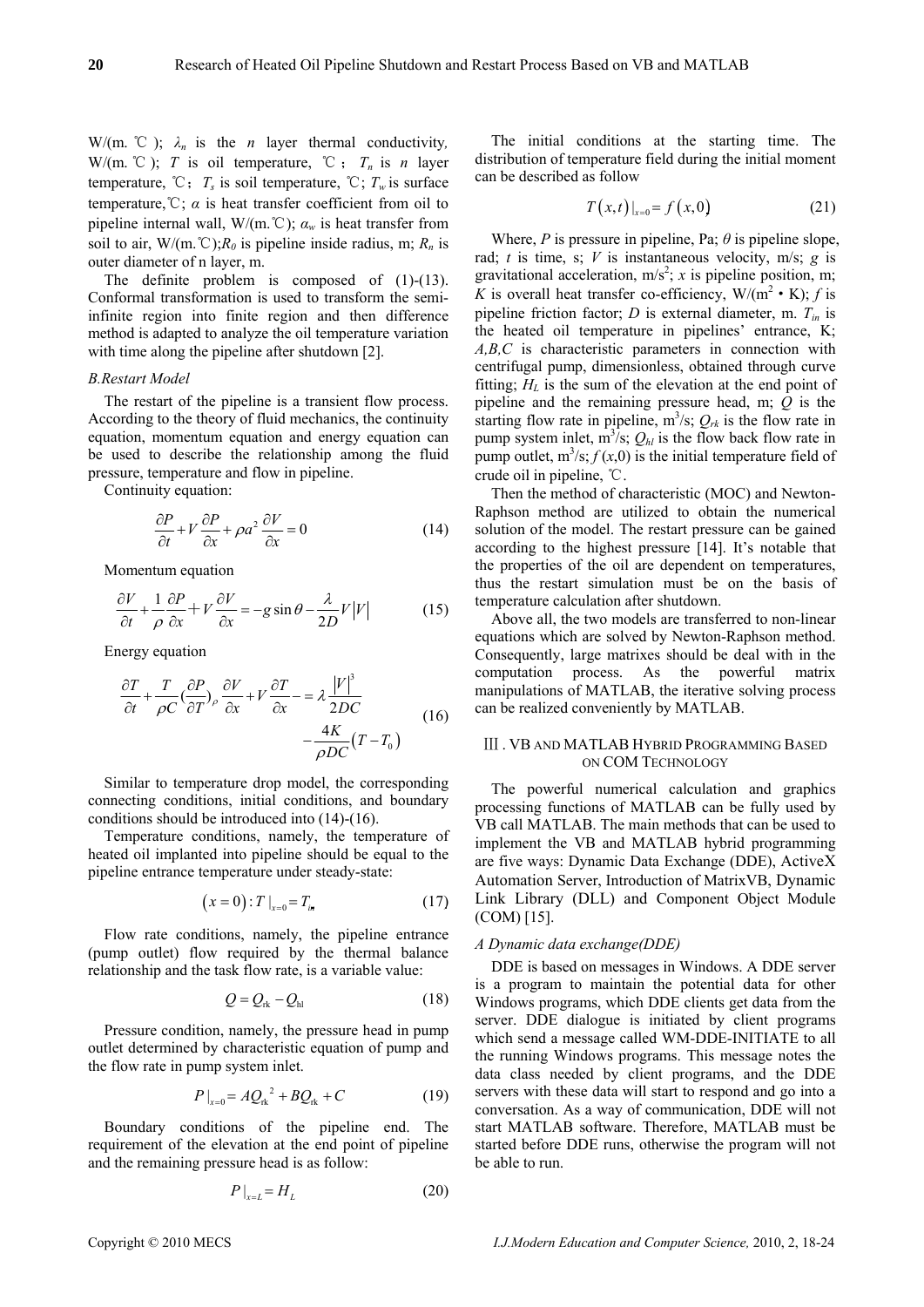#### *B Using ActiveX Control*

As a new protocol for module integration, ActiveX technology from Microsoft is an extension of toolbox. After the introduction of ActiveX control into a program, it will become part of the development and run-time environments as well as providing new functions for applications. MATLAB provides an ActiveX Automation link between a VB application and MATLAB.

# *C Dynamic Link Library (DLL)*

The program files (.M files) in MATLAB can be changed into dynamic link library (.DLL files) which can be called by VB. It can be realized in the following three ways: (1) change via MMC command in MATLAB; (2) change via the third-party plugin's MATCOM; and (3) change in VC via the interface between Visual C++ and MATLAB. DLL files are linked to the process in the operation of a program, which can also be called by many processes simultaneously and updated easily. Flexible in application and quick in operation, the method solves the interface problem satisfactorily.

# *D Introduction of MatrixVB*

MatrixVB is a third-party plug-in that former MathTools Corporation developed. MatrixVB can be embedded in VB using similar function and expression as MATLAB, which we can use MATLAB functions like using the functions and orders of VB. It provides more than 600 functions, including basic math calculation, powerful signal processing, linear algebra, string operation, graphics and image processing functions and so on.

#### *E Component Object Model*

A COM object is a software component that conforms to the Component Object Model. COM enforces encapsulation of the object, preventing direct access of its data and implementation. COM objects expose interfaces, which consist of properties, methods and events. A COM client is a program that makes use of COM objects. COM objects that expose functionality for use are called COM servers.

Not only the calling procedures of first two methods are complicate, but also run dependently with MATLAB. Thus the development and independent running of the software are dissatisfied. Although MatrixVB can run independently without MATLAB, the MatrixVB doesn't have enough functions as MATLAB. Fortunately, MATLAB's M-function files can be converted into a COM component applied in VB, which can not only take full advantages of VB and MATLAB, but also run independently without MATLAB [7-8]. This paper selects this method.

Since MATLAB 6.5, the MTALAB has provided COM Builder for users. The COM Builder can convert MATLAB program into COM component which can be called directly by VB, VC<sup>++</sup> and many other programming languages that support COM. A COM builder interface, COM building in MATLAB and VB calling COM procedures are depicted in Fig.1 and Fig.2.



Figure 2. An interface of COM builder of MATLAB



Figure 3. Procedures of building COM object and VB call COM

# Ⅳ. HEATED OIL PIPELINE SHUTDOWN AND RESTART SIMULATION SOFTWARE DEVELOPMENT

# *A Overall Design*

VB mainly provides software operation functions which includes parameters and commands input and COM implements the core calculation according to the commands from VB. COM plots the calculation results automatically and returns the results to VB when the calculation is finished. Overall design of the heated oil pipeline shutdown and restart simulation software and the principle of the hybrid programming procedures are illustrated in Fig.4.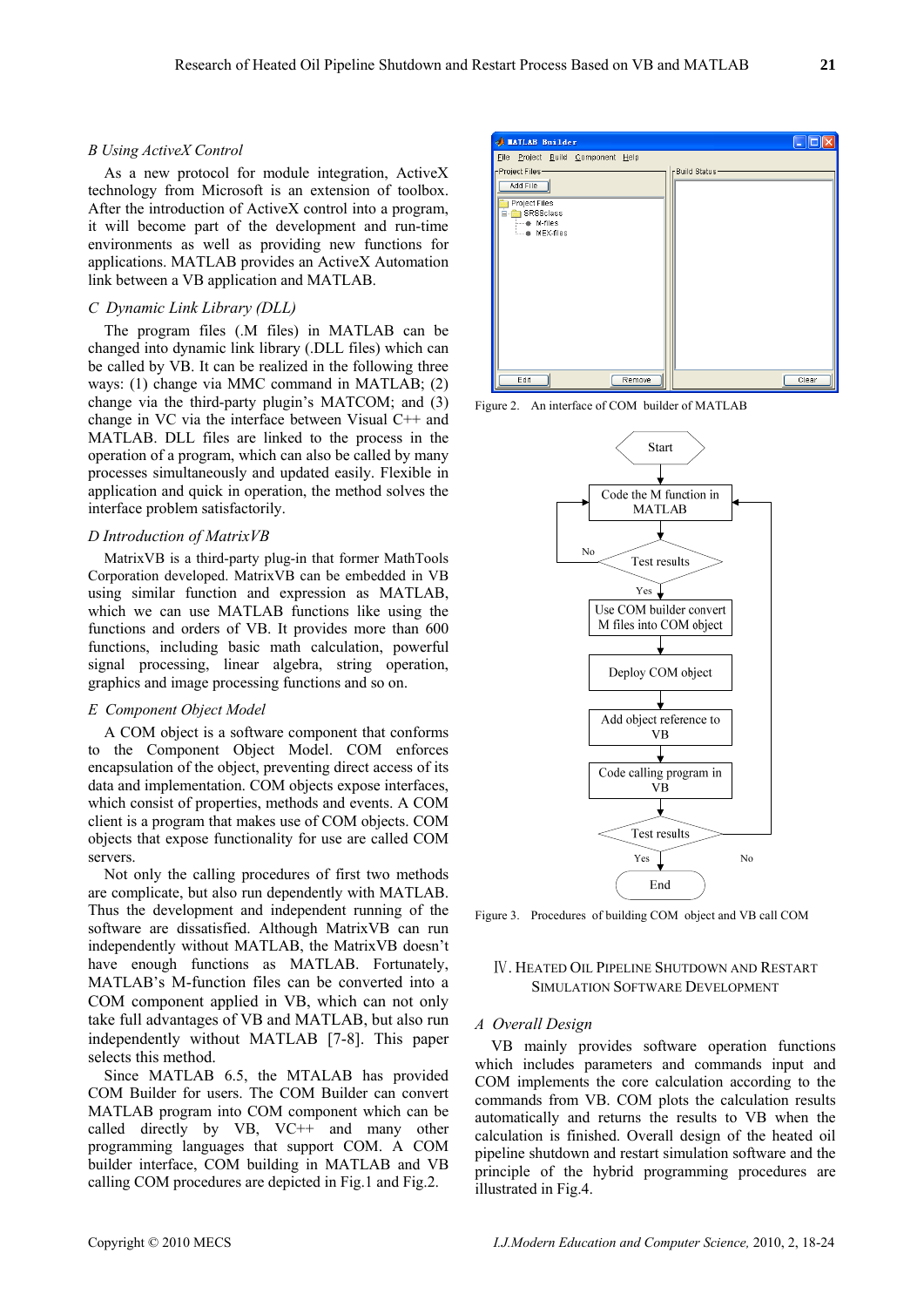

Figure 4. Overall design of heated oil pipeline shutdown and restart simulation software

# *B Detail Design*

*Detail of software interface.* Based on the mathmatic model and software development method, we develop heated oil pipeline shutdown and restart simulation software (SRSS). The interface is developed by the MF(Multi Form) method of VB. An example of the parametes input interface is shown in Fig.5. The interface is divided into five aeras: menu area, tool buttons area, wrok area and status area.

"File" meun includes the oil properities setup, pipeline properities setup, enviroment properities setup, file save, storage, file select and software exit.

"Simulation" menu includes temperature drop calculation after shutdown and restrat simulation after certain shutdown time.

"Data" menu includes initail data output, initial data copy, results output and results copy.

"Help" includes the verison information and help file of SRSS.

The toolbar includes part of the functions which can be carried out in the menu area. The work area displays each children form of the software. The satus area displays the



Figure 5. An example of software parameters input interface

*Detail design of VB and MATLAB hybrid programming.* With using of MATLAB 7.1, we code the heated oil pipeline shutdown and restart simulation program which is converted into COM named SRSS 1.0. In order to let the VB shell link to SRSS 1.0, we must check MWComUtil 7.1 Type Library and SRSS 1.0 Type Library in "Project - References" of VB. Then, we have added COM object reference to VB.

The program of VB call the COM is listed as follow: Set aclass = New SRSS.SRSSclass

Call aclass.Simulation(6, H, Q, T, T11, Bk, Hmax, T0s, T00, Simt, Ko, Qds, Bv,Tas, Tst, Qfs, Djs, Hfs, Btm)

Lable 1.Caption "The software is Calculating. Please Wait...

If  $Bk \ge 100$  Then

Print "Fail to restart, please reinput the initial data." Else

Print "Calculation is over, please read the results。

#### End If

"

The programm of VB call the plot function in MATLAB as soon as calculation is over is listed as follow.

Pressure visualization program:

Set aclass = New SRSS.SRSSclass

Call aclass.PlotPressure(H, lk3)

Flowrate visualization program:

Set aclass = New SRSS.SRSSclass

Call aclass.liuliang(Q, lk2)

Currently, we can input related parameters and send calculation commands on the interface developed by VB. When the COM receives the data and commands from VB, it executes the corresponding function. The simulation results are outputted as graphics as soon as the simulation is over. Fig.6 is an example of VB call the temperature drop calculation function and plot function.



Figure 6. VB call COM of SRSS

# Ⅴ. PRACTICAL APPLICATION

A heated oil pipeline which is 100.332km in length, and its external diameter is 426mm, and wall thickness is 8mm. The oil is transported with anti-freezing agent but no insulating layer on the pipeline. This pipeline's buried depth is 1.8 meters and the lowest environment temperature is 1℃. The temperature drop after different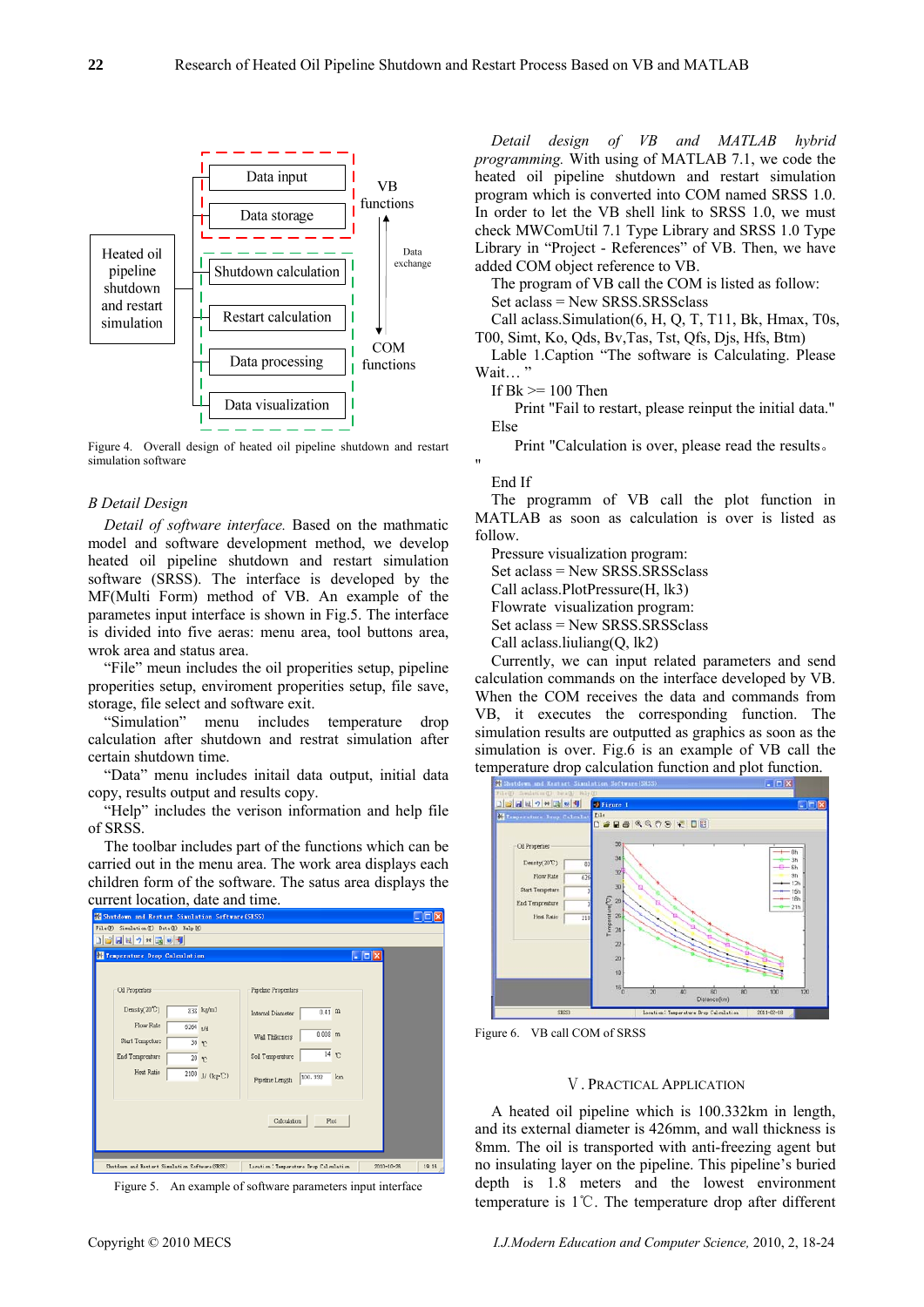shutdown time which range is 0h to 21 hour is simulated by SRSS. From the temperatures drop graphic (Fig.7), we can learn the temperatures along the pipeline at different shutdown lasting time (0 hour, 3hours, 6 hours et al).



Figure 7. Temperature drop

On the basis of temperature drop, the restart process is simulated. According to the restart pressure graphic, pressure variation at different sections of the pipeline (such as 0km, 11.5km et al) can be analyzed directly. For example, Fig.7 presents the pressure variation of different pipeline sections when the shutdown time is 9 hours.



Figure 8. Restart pressure variation at different pipeline section

The highest pressure head in Fig.8 is 698m which is the restart pressure needed. Whether the pipeline can restart successfully after a certain shutdown lasting time can be judged by comparing the highest pressure and the pipeline's maximum operation pressure. From more calculations, we find the pipeline cannot restart successfully when the shutdown time is 24h.

The application shows hybrid programming of VB and MATLAB can combine the powerful matrixes computation and graphics process functions of MATLAB with friendly interface development function of VB. The reliability of the software would be increased with decreasing of mathematic calculation program in VB.

This paper establishes the shutdown and restart mathematic model of heated oil transportation on the basis of unsteady heat transfer and fluid transient flow theory.

In order to decrease the amount of algorithm program of VB, the VB and MATLAB hybrid programming method Component Object Model (COM) is selected from various hybrid methods to develop heated oil pipeline shutdown and restart simulation software (SRSS). This paper presents the overall design and detail design of SRSS. VB is mainly provides the interface and COM executes the core calculation and graphic process.

The application of SRSS shows the SRSS can simulate the temperature drop after different shutdown time and corresponding pressure variations at different pipeline sections. On the other side, the application shows powerful numerical calculation, graphic processing of MATLAB and the convenient interface development of VB can be fully used with using of VB and MATLAB hybrid programming. This software can run independently without VB and MATLAB, and the reliability of the software is enhanced.

#### ACKNOWLEDGEMENT

This paper is a project supported by sub-project of National science and technology major project of China (No.2008ZX05054) and China National Petroleum Corporation (CNPC) tackling key subject: Research and Application of Ground Key Technical for CO2 flooding, JW10-W18-J2-11-20.

#### **REFERENCE**

- [1] E.B. Liu, C.J.Li, W.L. Jia, "Simulation of Shutdown and Restarting Process of Heated Oil Pipelines,",The 2nd International Symposium on Information Engineering and Electronic Commerce(IEEC2010),IEEE Publisher, 23-25 July, Ternopil, Ukraine,2010.
- [2] C.J.Li, W.L. Jia, X. Wu, "Study on Safety Technology of Shutdown and Restart Process for Waxy and High Viscosity Oil Transportation Pipeline," 2010 International Symposium on Safety Science and Technology (ISSST2010), 26-29 October, Hangzhou, China,2010.
- [3] Y. Peysson, A.Bensakhria, "Pipeline lubrication of heavy oil: Experimental investigation of flow and restart problems," 2005 SPE International Thermal Operations and Heavy Oil Symposium, SPE, 1-3 November, Calgary, Canada, 2005.
- [4] C. Li, M. Q. Qiao, "The restart pressure research of a hot waxy crude Pipeline," *OGST*,vol.17,no.1, pp.1-14,1998
- [5] H D Yang, M. Wu, "The study of axial temperature drop of shutdown on buried crude pipeline," *Journal of Petrochiemical Universities*, vol.14,no.3,pp.51-56,2001
- [6] X Liu, J. Sun, "Method of computing the maximum flow stoppage time of buried oil pipelines," Oil and gas Hydrocarbon Spills III: Modelling, Analysis and Control,vol.11,pp.159-168,2002, Rhodes, Greece
- [7] Nossen, J. O. Sendstad, "Restart model for gelled multiphase pipelines," The 11th International Conference on Multiphase, BHR Group Limited, 11-13 June, San Remo, Italy, 2003.